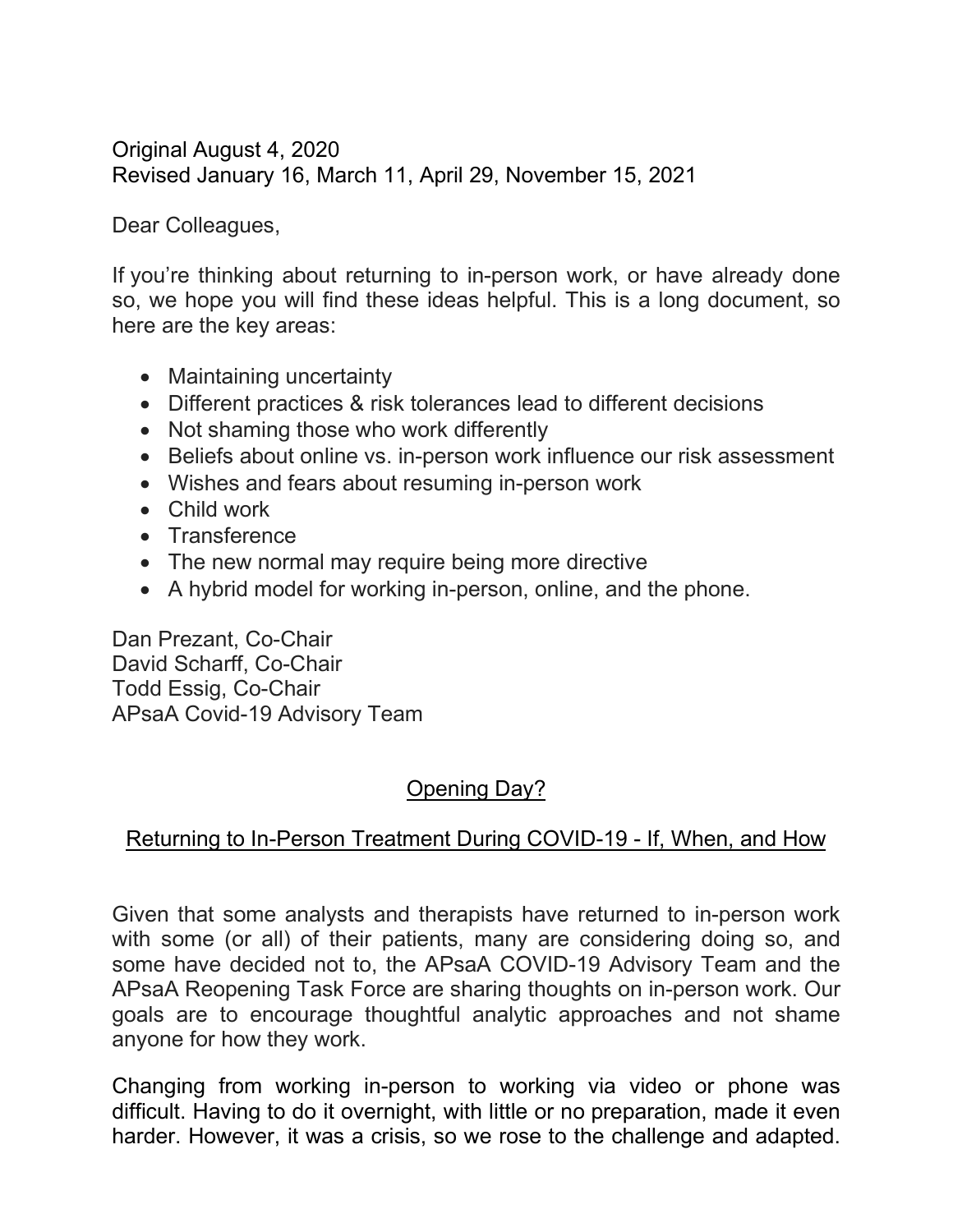Most of us defended against the harsh reality of COVID-19 by thinking it wouldn't last long. Once the terrifying sprint became a depressing marathon, the question became: When can we get back to normal? Now that kids and adults are getting vaccinated, the question is: Are we done? Only you can answer that question for your practice.

Tension exists between those who recommend not making any significant changes in COVID precautions post vaccination vs. those who recommend that post vaccination life can almost go back to normal. Some feel that the push to relax precautions is driven by a desire to motivate vaccination acceptance. After all, why go through the difficulties of finding and getting vaccines if they don't change what we can do? Some of us, who typically follow trusted sources, find themselves questioning the CDC or NYT because of past mistakes, miscommunications, contradictory advice, economic and political influences, and/or our resistance to change.

We are NOT taking a position on whether you should work in-person. Nor are we making a statement about how you should work in-person if you choose to do so. Our ideas are not best practices or mandatory guidelines for everyone to thoughtlessly follow.

We ARE taking a position that maintaining an attitude of uncertainty is good. Being certain that you can never return to the office or that being fully vaccinated is all you need may be different ways of avoiding the same complicated problems and feelings. We recommend remaining curious and tolerant of not knowing the "right" thing to do. Part of living with uncertainty is letting yourself change how you work as the situation and/or your feelings change.

Shaming those who go back to in-person work or those who remain online may be ways of creating certainty and/or enemies. However, hubris sacrifices the analytic principle of recognizing what we don't know while we seek to know. Respecting those who work differently during COVID may help us question our decisions and be open to change.

Every practice is unique. It is not possible to offer a one size fits all solution. So much is in flux. How you work depends on your risk tolerance, how necessary you think in-person work is, how effective you think online/phone work is, how directive you feel comfortable being with your patients, if you work with kids, groups, very disturbed patients, inpatients, do testing, the underlying health risks of your patients and their families, the underlying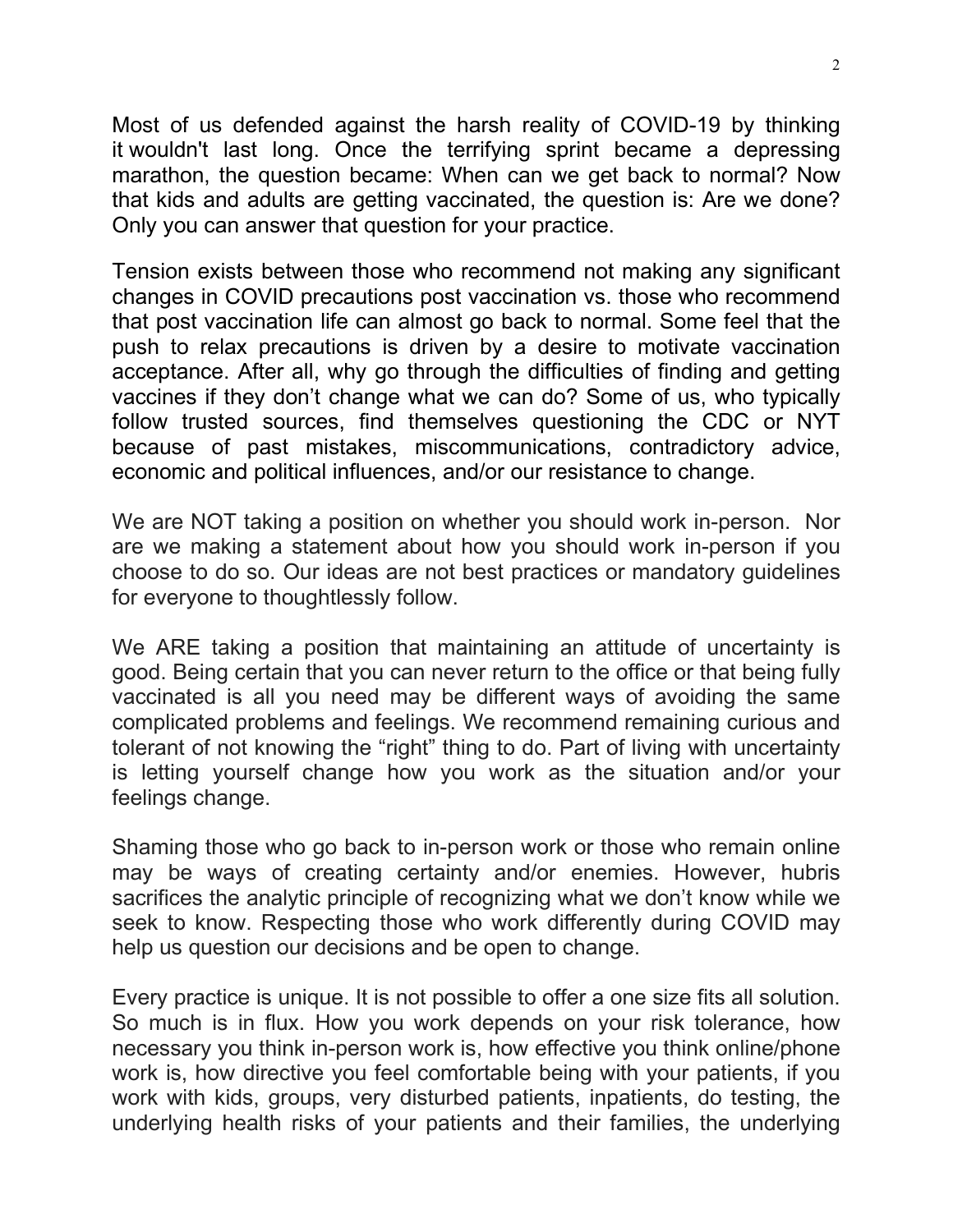health risks of you and your family, if you have staff in your office, if you share your office, if you're in a suite or single office, the physical nature of your office, the local climate if you plan on leaving your windows open, whether your patients will typically be waiting for their session while sitting in their car or standing on the street, the local viral incidence, local vaccination rates, local prevalence of anti-maskers and anti-vaxxers, how concerned you are about COVID variants, long haul effects, and the strength of post vaccination immunity, and insurance reimbursements for tele-treatments.

Many of us struggle with wishes to and fears of returning to a pre COVID-19 world. Part of us wants to get back to normal. We have anniversary reactions and COVID fatigue over cumulative trauma. We want to stop living in fear and in isolation. Part of us fears disease risks (variants, length and strength of post vaccination immunity, breakthrough infections, long haul effects), our own phobic feelings, the now foreign feeling of being in our office with patients, intense feelings that can come with a shift to inperson meetings, and discomfort showing our heavier bodies (did you gain 19 lbs. during COVID-19?).

Some of us find working from home with partners, kids, and pets around surprisingly comfortable. Some find it quite uncomfortable. Some enjoy the extra family time and lack of commuting. Others long for the separation between their work and family lives. For some being home and taking care of kids, chores, errands, exercise (that used to have to wait until after hours) is a benefit and for some it's an onerous demand. Some have given up their offices for financial, health, or other reasons.

Many therapists and patients prefer in-person work and believe it is the most effective. Those who feel strongly that online/phone work is not effective will understandably feel a greater need to return to the office. Many analysts and patients have found that online/phone work is different, at times better, at times worse, but still quite effective. Understandably, they will feel less of a need to return to the office. These beliefs likely influence your assessment of the risks.

Seeing patients in-person or via telehealth is an important decision with powerful ramifications on the physical and psychological health of our patients, their families, their coworkers, and ourselves. Insurance reimbursement is important to many of us and to our patients, but it shouldn't be part of this equation. Thus, state and federal rules and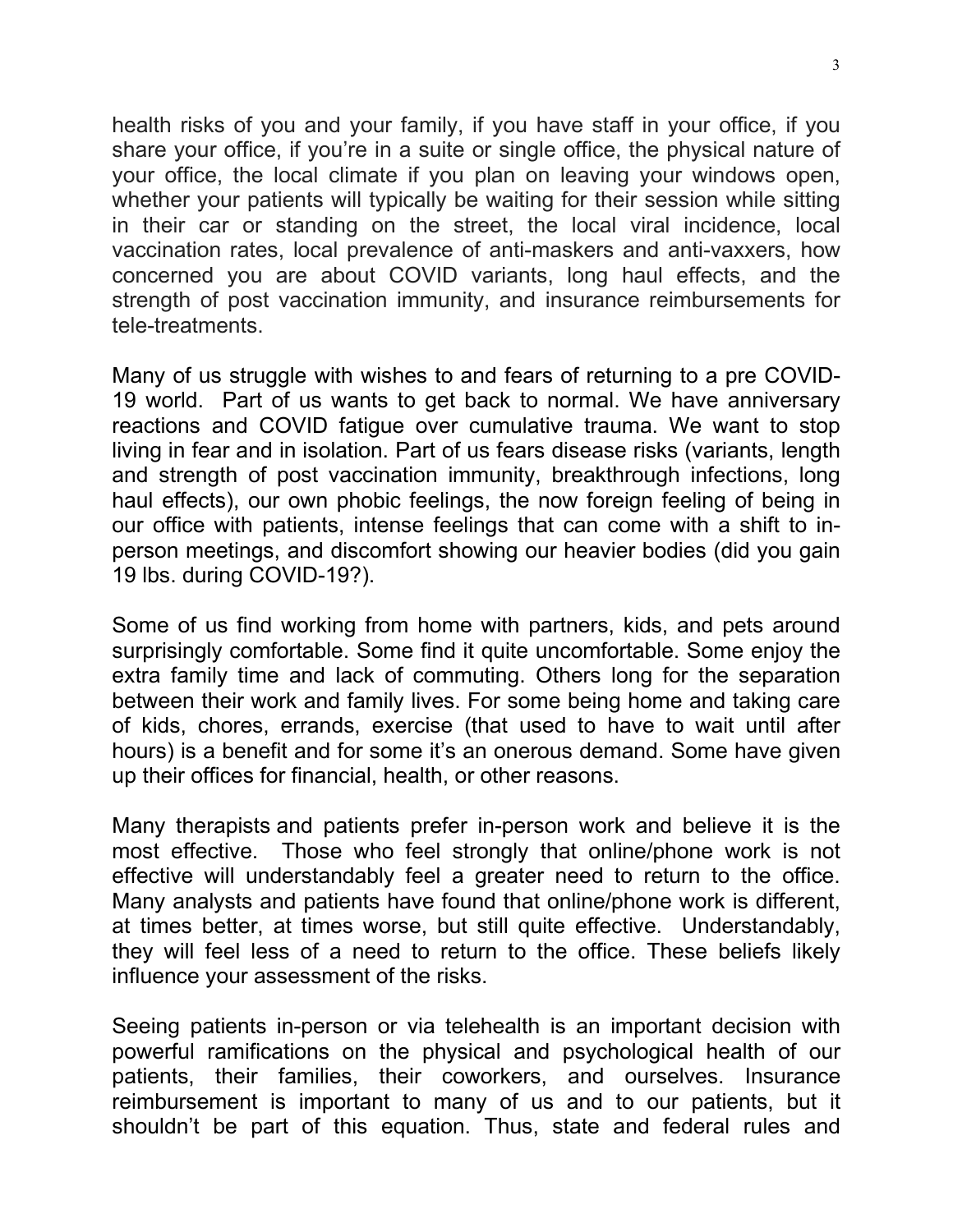regulations should permanently require equal insurance reimbursement for telehealth. Unfortunately, this is not yet the case.

Most of us who reopen will do so in stages, starting with patients who we trust are vaccinated and safe. It's unlikely there will be one opening day in which everyone comes in. This may help us, and our patients adjust to inperson work. Seeing patients in-person may be a new normal, but it won't be the same as going back to the old normal. Please consider:

#### I. Psychological Factors:

1. To be an effective therapist you need to be comfortable with how you work, whether in telehealth or in-person. If you're too anxious to think, then you can't help your patients. If in-person work replaces your free-floating attention to the patient with anxiety, anger, or guilt about spreading and/or catching COVID-19 it may be best to wait.

2. Creating and maintaining a safe space where the patient feels as free as possible to express their innermost thoughts, feelings, wishes, fears, and fantasies is fundamental to our work. Working in-person may inhibit some patients from being open about their vaccination status, risky behavior, COVID type symptoms, and/or wishes to hurt us. We may fear that patients will consciously or unconsciously not tell us information that might affect our safety. Alternately, working online may inhibit some patients from being open about their fears that we are sick, don't want to see them, and/or their wishes to hurt us.

3. In-person work during COVID may require us to be much more directive. It's true, we're directive online (during COVID) and in-person (pre-COVID) about where we meet, appointments, bills, etc. However, in-person work during COVID may entail an unusual level of directiveness. Depending on what you think is necessary for in-person safety, you may need to tell patients they have to be vaccinated, show you their vaccination cards, wait outside and not use your waiting room, not have anyone wait for them in your waiting room, not use your bathroom, take their temperature, wear masks in the building, waiting room, and in the office, not come to the office when they have COVID symptoms, travel, or engage in risky behavior, and/or participate in contact tracing in which you might have to give their contact info to the local health department.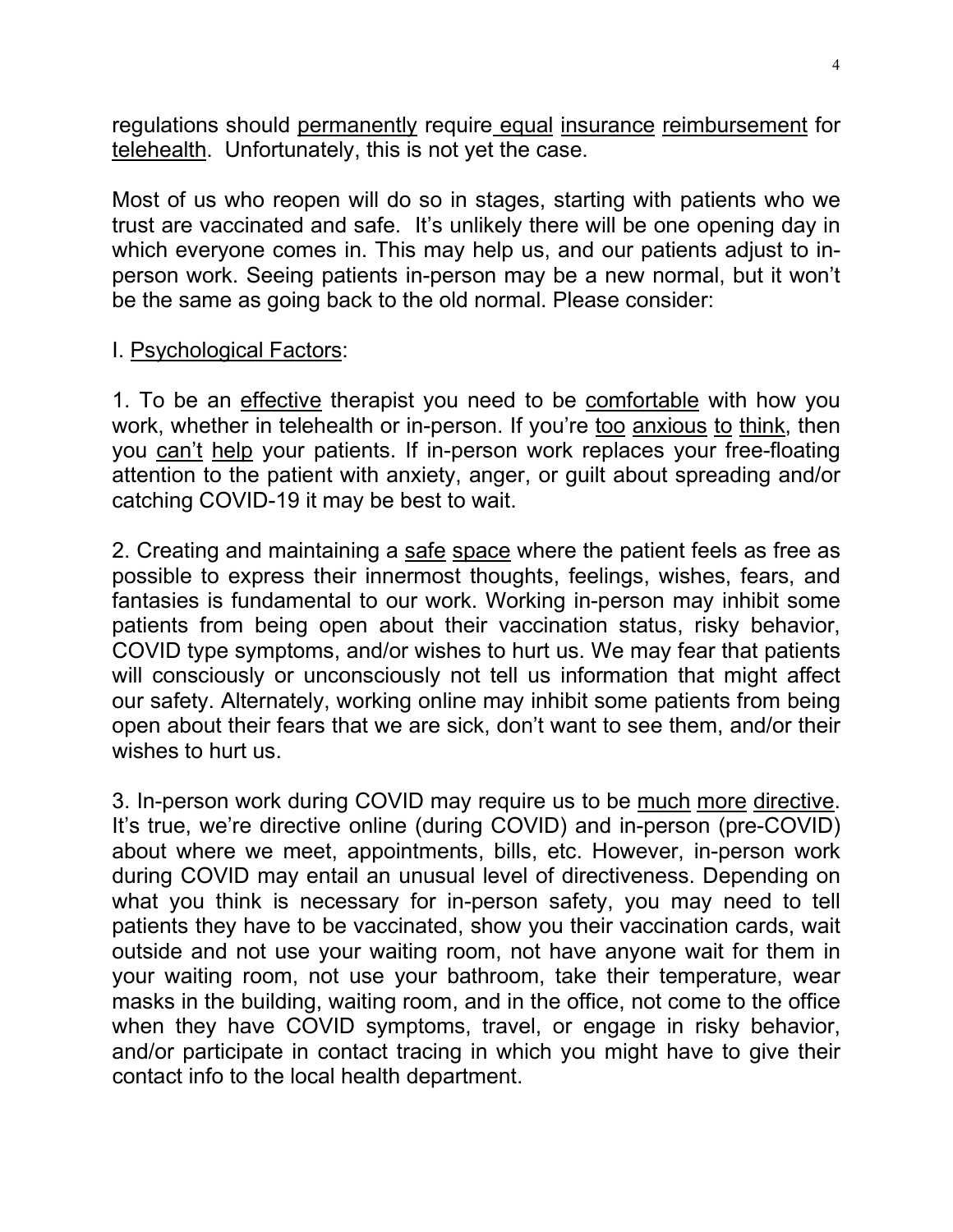4. Being so directive impacts the expression and exploration of the transference and countertransference. It may put us in the role of a parent, doctor, or teacher instructing and judging the patient. This tends to limit the transference and its exploration.

5. Patient's fears and/or wishes of hurting and/or being hurt by us, our family, and/or our other patients can best be explored when they are fantasies instead of realities. In the COVID-19 world, telehealth may prevent these fantasies from becoming realities and thus help us work on the transference. In-person work may create so much fear about reality that it becomes too difficult to explore the fantasy. Alternately, being online can limit the transference and countertransference. If there's no possibility of actualizing wishes to kiss or kick, so to speak, it can deaden the therapy.

6. Reopening the office in stages may help us be safe. However, it may also amplify sibling transferences about which patients are your favorites.

7. Kids may be the most in need of in-person work. Some of us feel it's not possible to work online with very young kids or that if you do so you have to change the way you work with them (for example, involving the parents more directly in the session). However, kids under 5 are not vaccinated and likely won't be eligible for quite some time. Kids also tend to be very physical in sessions which greatly increases the analyst's or therapist's exposure. Kids are brought to sessions. They often need their parent or nanny to stay in the waiting room in case they run out, need to leave early, or need help in the bathroom. Kids get sick frequently and come to sessions with symptoms that are similar to COVID symptoms. Young kids have trouble blowing their nose, wiping, and washing which also increases our exposure.

8. Many of us have concerns about our practices which will likely affect our assessment of the risks and our comfort working in-person or online. We may fear losing current patients who want, demand, or need to be seen inperson. We may have concerns about getting new patients if we can't see them in-person.

9. Many of us have concerns about insurance not reimbursing, reducing the reimbursement, or requiring us to use their platform for telehealth.

10. Some feel it's not possible to do psychological testing online.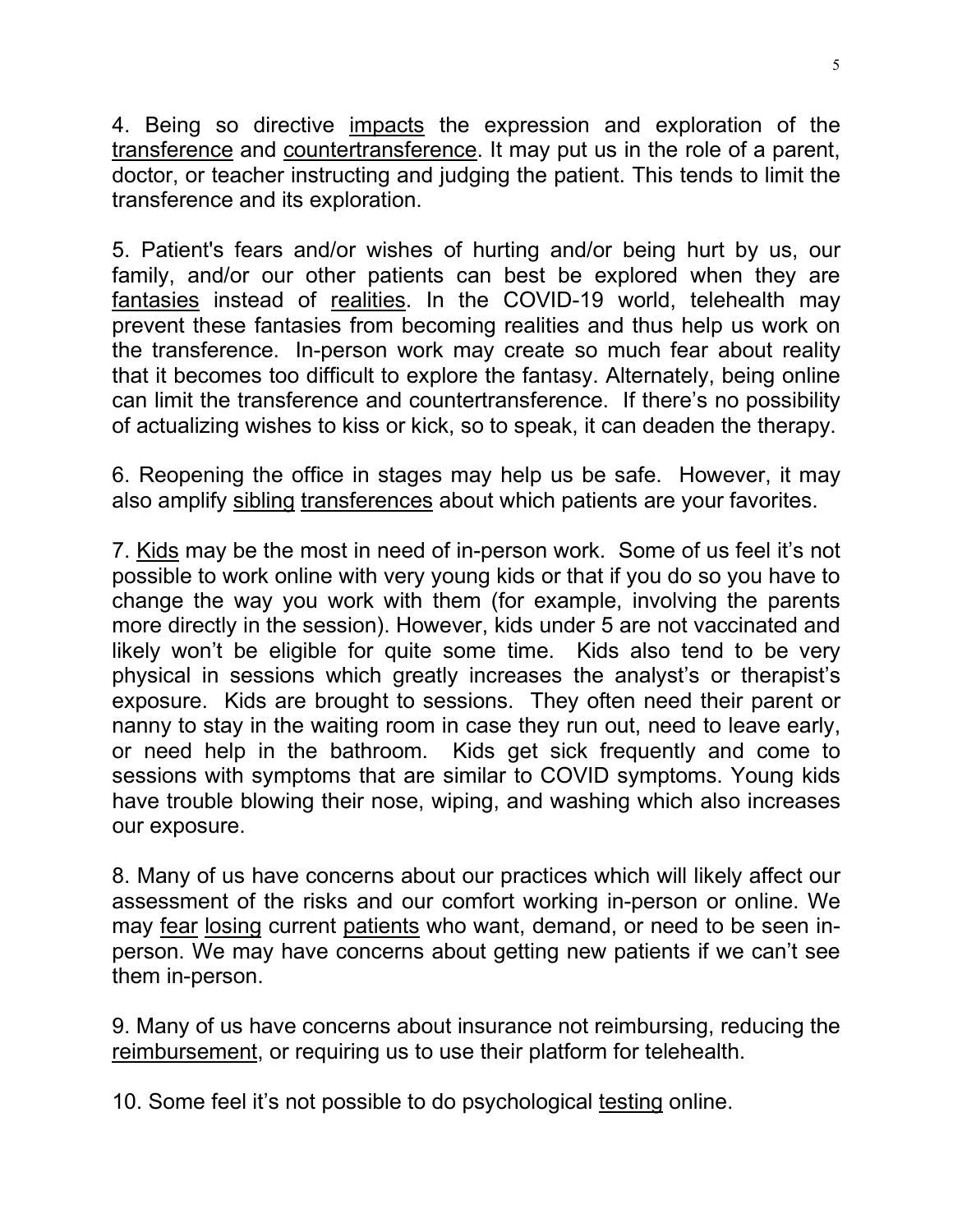11. Those who practice in areas or with patients who don't believe in vaccines, masks, and/or physical distancing face added risks working inperson. They may also find it more challenging to remain neutral or not get into arguments about reality.

12. If you're working in-person with vaccinated patients, is it discriminatory to not meet in-person with patients who are too young to be vaccinated or say they can't get vaccinated because of medical or religious reasons? Given that we have to feel safe to be therapeutic, how do we work with someone who's not vaccinated?

13. In-person work may model denial and risk-taking behavior for our patients. Online work may model phobic and risk-averse behavior. Whichever way you work, it's important to explore what it means to the patient so that we don't promote a defensive not knowing.

14. Depending on what you think is necessary for in-person safety is it more or less therapeutic to meet in-person with safety conditions (for example, checking vaccination cards, wearing masks, closing your waiting room) or to meet online without those conditions. Each approach will likely affect the work in different ways.

15. Avoid the temptation of giving a patient who you think isn't safe (unvaccinated, symptomatic, risky behavior) the choice of how they want to meet. This may appear to be empowering, but it may also be a way of denying our ultimate responsibility for the safety of the patient, their family, our other patients, and ourselves. Giving this type of patient a choice may be a way of protecting us from our guilt, but it shifts the guilt onto the patient. We shouldn't ask patients to make decisions for the safety of our other patients or for our safety and that of our family. It should be your decision, not the patient's. Again, this requires us being directive.

16. Going back to in-person work when there is a chance of returning to telehealth work because someone gets COVID and/or there's an increased positivity rate in your community decreases the stability inherent in the structure of regular appointments. Alternately, not going back to in-person work because of these possibilities will have meaning for your patients.

17. Consider that the patients who may need in-person work the most because they easily feel abandoned and/or tend to need to see us as a check against their destabilizing fantasies about our hostility toward them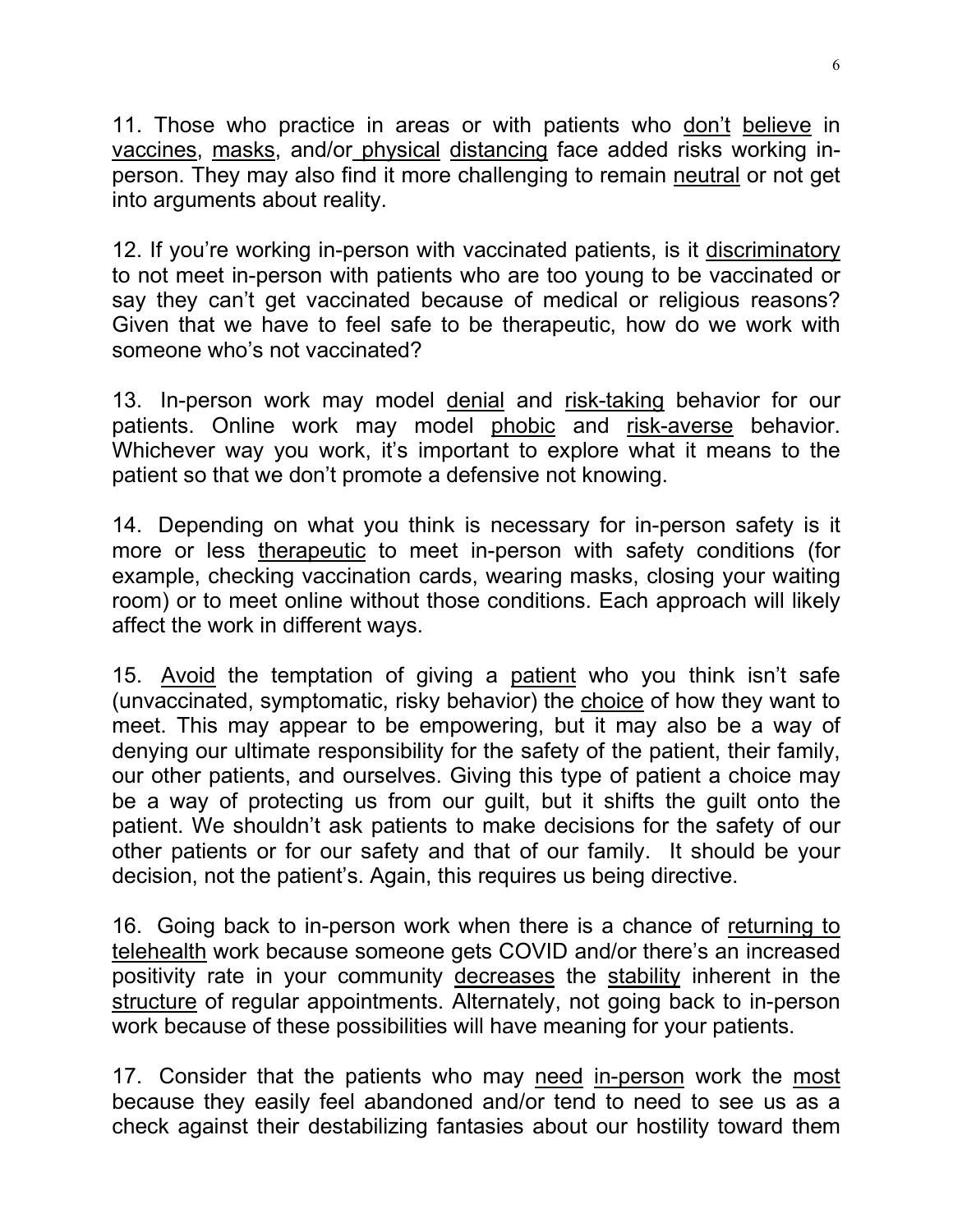are also the patients who may be most negatively impacted by our safety procedures (i.e., requiring vaccines, masks, symptom checks).

18. If you reopen, how will you understand and what will you do with patients who don't want to work in-person or only want to come to your office some of the time? How do we stay neutral and avoid making valuebased decisions about what's an "acceptable" reason (e.g., I feel sick, I might have COVID) vs an "unacceptable" reason (e.g., I'm calling because I just remembered our appointment)? Some of us may be directive and give patients rules to follow. Some may try to interpret the patient not working inperson as resistance or avoidance of the best possible treatment. Some may see it or work with it differently.

Many of us did not work on the phone or online with our patients pre-COVID. We could simply say: I don't work that way. Most of us can no longer say that. Some of us might choose to say: now that we can meet inperson, I no longer work that way.

Should we move to a hybrid model where patients can choose in-person, online, or the phone? If you use a hybrid model, will you require patients to choose one or the other? If your patients choose to meet in-person, what will you do if one day they call or go online instead or vice a versa? Will you ask them to give you advance notice? Will your online or phone patients surprise you by showing up in-person or vice a versa? If you see patients back-to-back and use a hybrid model, how will you quickly navigate from working in-person to phone to online? How will you know whether you should go to the waiting room, turn your ringer on or off, or log into or out of your online platform? Will you be waiting for your patient to show up inperson and not notice that they are calling you or waiting for you online or vice a versa?

## II. Local Prevalence of COVID-19 and Vaccination Rates:

Consider the percentage of people in your local area who are testing positive and the percentage who are fully vaccinated. You can go online and get current incidence rates for your county [here.](https://globalepidemics.org/key-metrics-for-covid-suppression/) Keep in mind that patients and/or their families may live or work in neighboring counties and/or travel. If your practice is in a tourist area, people may be exposed to folks from all over. If the positivity rate for your local area is less than 5% it might be safer to see patients in-person. Ideally, you may want the local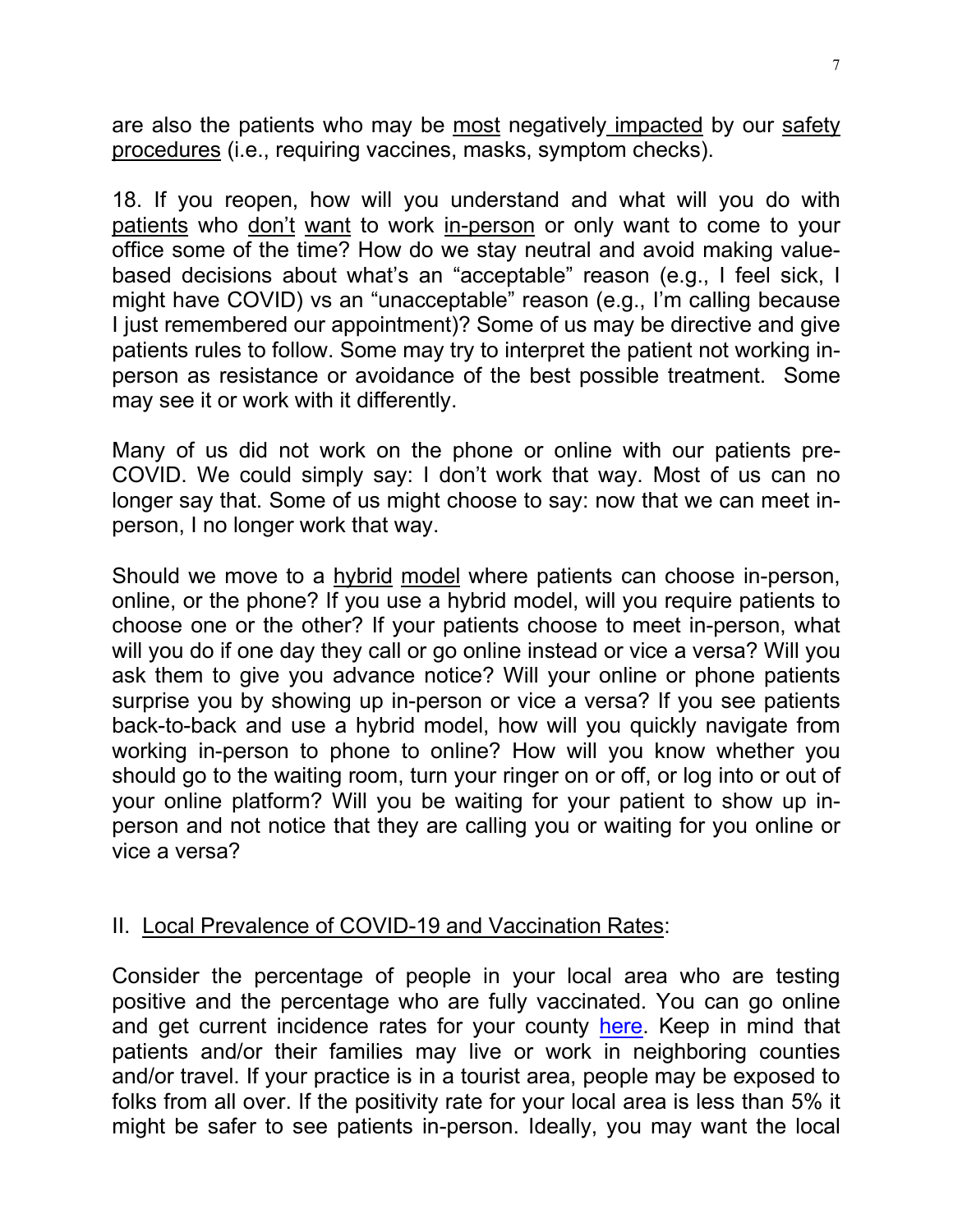incidence to be 1-3% for in-person work. These numbers can change quickly and if they go above 5% you may want to stop doing in-person work. You may want to discuss with your patients that depending on the numbers you may have to go back to only doing video and phone treatments.

#### III. Office Setting:

The type of office you work in may influence your comfort doing in-person work as well as your ability to accomplish the actions discussed in the next section. A freestanding private office with open windows, lots of ventilation, and its own entrance and bathroom(s) will be safer for your patients and you than an office in your home, or an office in a residential or office building which requires sharing entrances, elevators, and bathrooms. If you share your office with other therapists, work in a suite, or have office staff you may feel obliged to consider their comfort with in-person work. If you choose to close your waiting room, you may want to consider the type of transportation patients take to your office. It's probably more comfortable to wait outside sitting in a car than standing on the street (for those who walk or take mass transit).

## IV. Physical actions to reduce the risks of COVID-19:

The following are some conservative suggestions. You should assess the wisdom of each idea for the setting in which you practice and for your own risk tolerance.

1. Wait until you are fully vaccinated and only see patients who are fully vaccinated. You may want to determine if it's legally discriminatory to require vaccinations if your patient is too young to be vaccinated or objects on medical or religious grounds.

2. You may want to tell your patients not to come in-person and do an online or phone session when they or the people they live with have COVID-19 like symptoms (fever, loss of smell and/or taste, breathing difficulties, fatigue). You may want to take patients' temperature and/or do a symptom checklist upon arrival to your office. Please note that symptom screening will not help detect anyone who is asymptomatic, presymptomatic, or tends to deny or minimize their symptoms.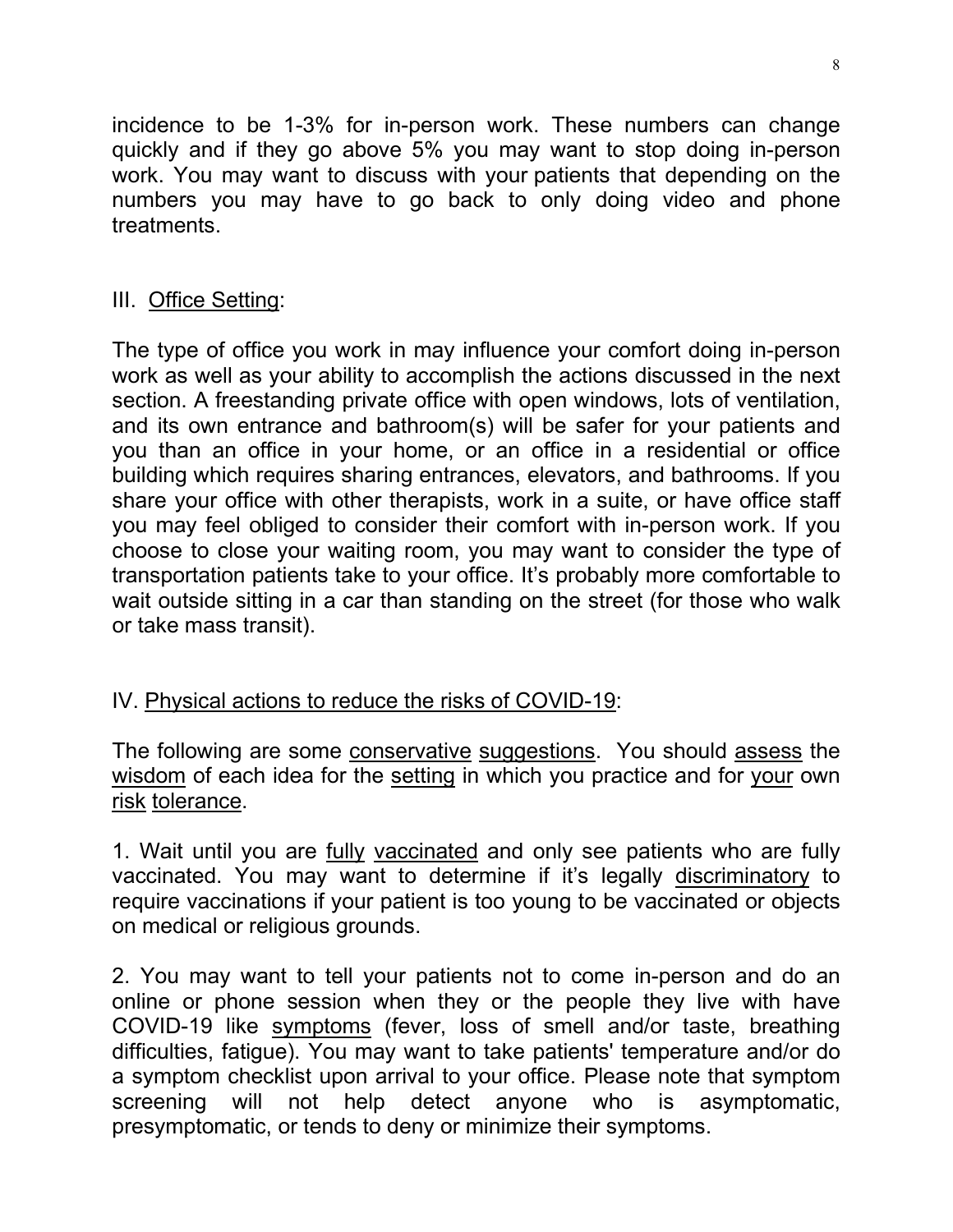3. The CDC considers our offices to be healthcare settings and requires all of us and our patients to be masked. Although some of us think that this rule can be avoided by having a patient agree to not wear a mask or by signing a consent to not wear a mask, it is still required by the CDC.

4. You may want to continue maintaining physical distance with your patients. This includes when they are entering and exiting your office, lying on the couch, sitting in a chair, or playing with you.

5. You may want to continue frequent hand washing.

6. Therapists who have office windows may want to leave them open during their sessions and workday. The influx of outdoor fresh air decreases the chances of spreading COVID-19. However, it may create problems with confidentiality, street noise, and cold or hot weather.

7. You may want to eliminate your waiting room. If you maintain a waiting room, you may want to remove some of the chairs to reduce the number of people in your waiting room. Some are removing waiting room magazines, toys, and water fountains.

8. Although COVID-19 transmission is believed to be airborne, some of us are still recommending that you ask patients to avoid using the bathroom in your office.

9. Even though COVID-19 transmission is believed to be airborne, some of us continue to advise disinfecting doorknobs, intercom buzzers, bathrooms, and waiting room and consultation room furniture before and after each patient. This may necessitate not seeing patients back-to-back.

10. You may want to avoid physical greetings, such as handshakes, as a way to maintain physical distance.

11. HEPA air filtration machines may reduce the risks of spreading COVID-19 by sanitizing the indoor air at a reasonable financial cost. A modern building might attempt to reduce these risks by upgrading the entire HVAC system for all the tenants. Ultraviolet light systems are usually seen as an unnecessary step beyond what is required and a cost prohibitive measure. Creating an office with negative air pressure is